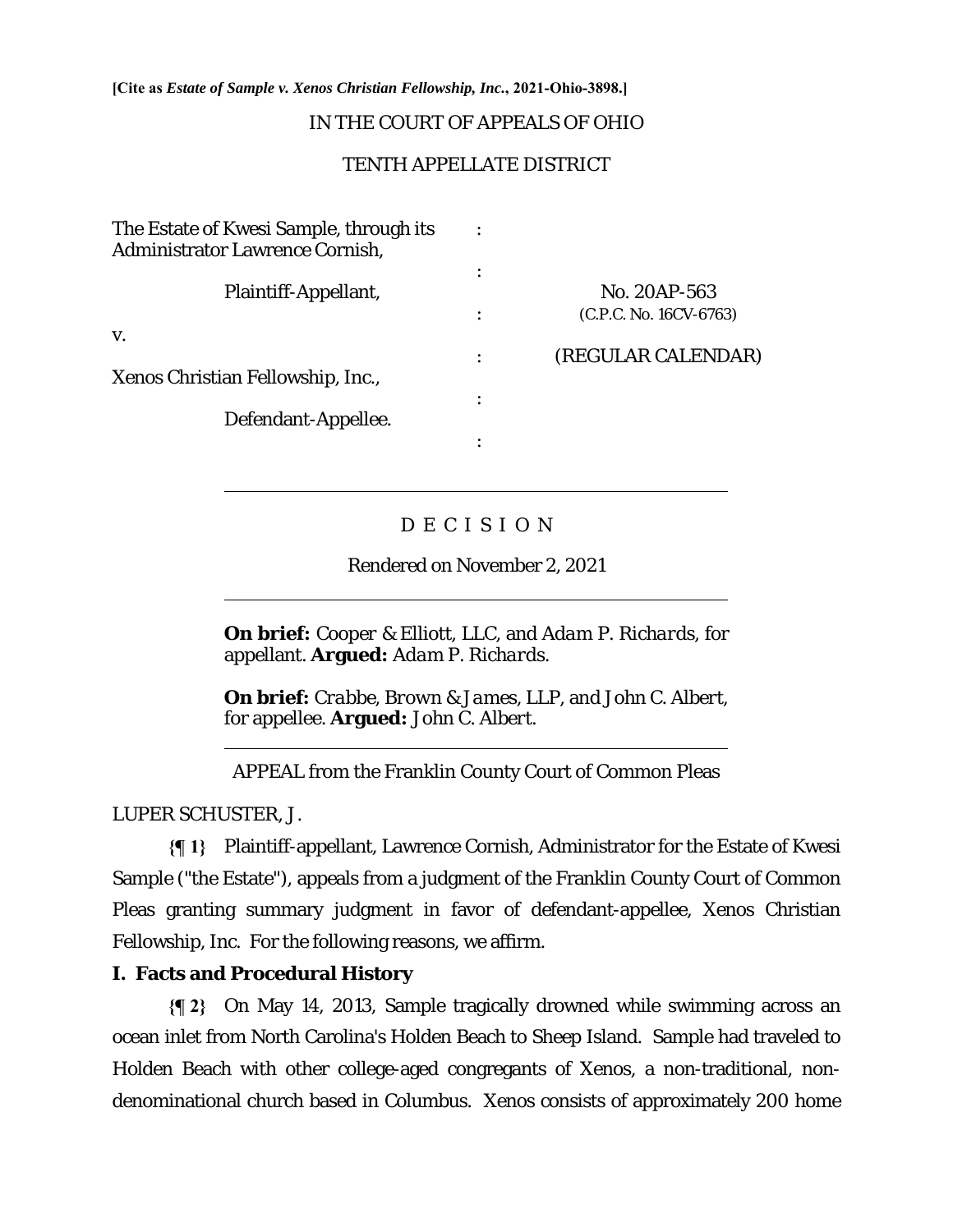churches, and Sample joined a home church led in part by Joshua LeVan. On the day of the drowning, LeVan and others decided to go geocaching, which is an outdoor recreational activity involving the search for a hidden object, or cache, using provided global positioning system coordinates and clues. The group's hunt for a particular cache required them to traverse the ocean inlet to Sheep Island. Sample indicated that he could swim and joined the group in the activity. As they swam across the ocean inlet, Sample began to struggle and went underwater. The others were unable to save him.

**{¶ 3}** In July 2016, the Estate filed a wrongful death and survivorship action against Xenos asserting claims for negligence and negligent supervision and/or training. In March 2017, the trial court ruled that it would apply North Carolina, not Ohio, law to the Estate's tort claims. The next month, Xenos moved for summary judgment on all claims, arguing in part that it owed no duty of care to Sample as to the dangers associated with open water swimming because those dangers were open and obvious as a matter of law. The trial court granted Xenos' summary judgment motion, and the Estate appealed.

**{¶ 4}** In December 2019, this court affirmed in part and reversed in part. *Estate of Sample v. Xenos Christian Fellowship, Inc.*, 10th Dist. No. 18AP-804, 2019-Ohio-5439 (*Sample I*). As to the Estate's negligence claim, this court affirmed the trial court's granting of summary judgment, holding that Sample's contributory negligence barred that claim under North Carolina law. *Id.* at ¶ 57-60. As to the Estate's claim for negligent supervision and/or training, this court held the trial court erred in granting summary judgment in Xenos' favor because Xenos did not meet its burden to identify the basis on which it sought summary judgment on that claim. *Id.* at ¶ 61. Accordingly, the matter was remanded for further proceedings. *Id.* at ¶ 62.

**{¶ 5}** On remand, Xenos moved for summary judgment on the Estate's negligent supervision and/or training claim. Citing the undisputed facts as previously outlined in *Sample I*, and this court's finding that the ocean inlet was an open and obvious danger, Xenos generally argued the Estate's claim for negligent supervision and/or training failed as a matter of law because there was no duty. In November 2020, the trial court granted Xenos' summary judgment motion. Insofar as the Estate alleged negligent supervision, the trial court applied North Carolina law and found the Estate could not establish all elements of that claim because there was no duty of Xenos group leaders, such as LeVan, to warn or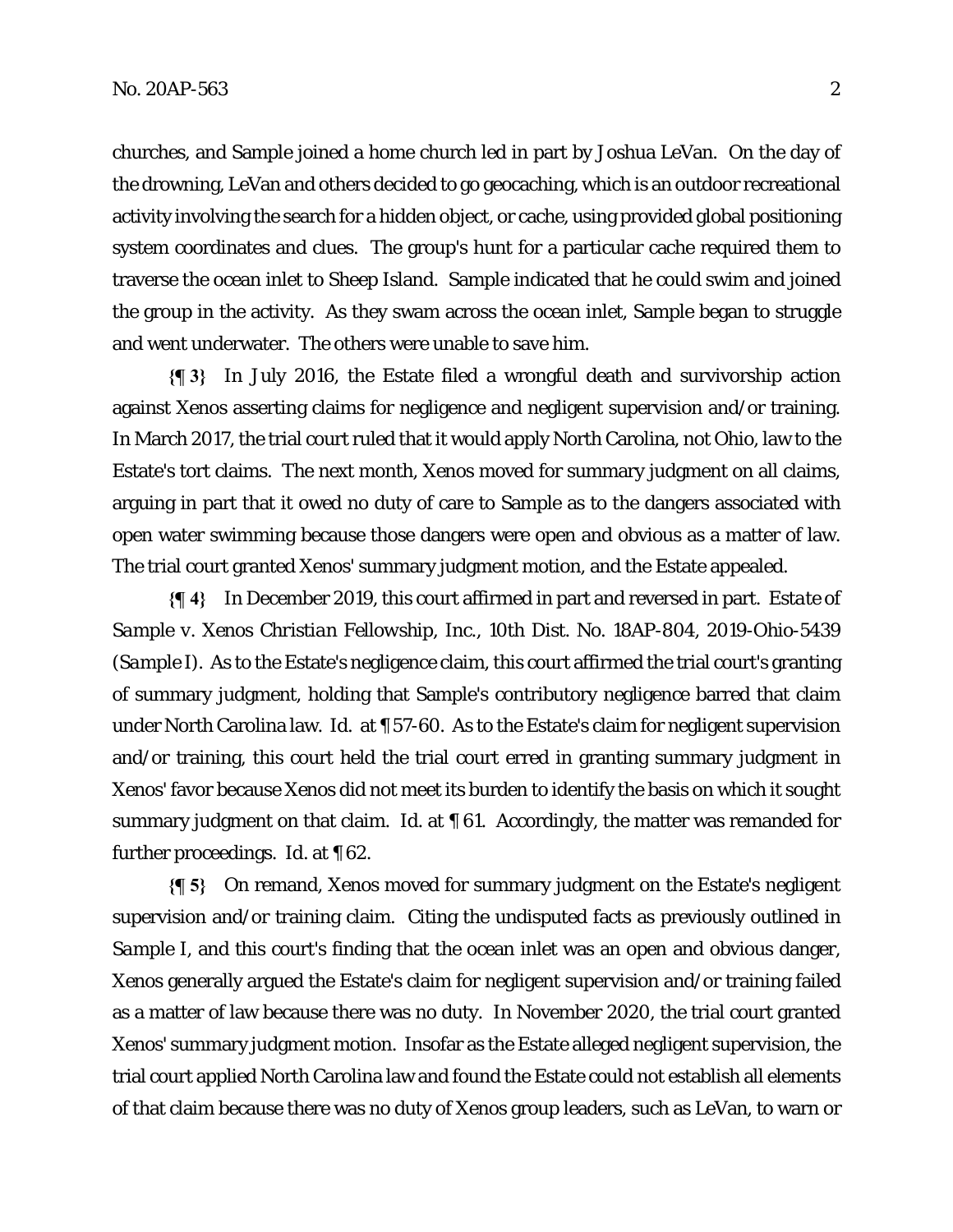accurately inform Sample of the dangers of swimming in open waters. And insofar as the Estate alleged negligent training, the trial court applied Ohio law and similarly found that this claim failed as a matter of law because Xenos did not owe Sample a duty to protect him from LeVan or the inherent dangers of swimming in open waters.

**{¶ 6}** The Estate timely appeals.

### **II. Assignment of Error**

**{¶ 7}** The Estate assigns the following error for our review:

The trial court erred when it granted defendant-appellee's ("Xenos") motion for summary judgment on plaintiffappellant's (the "Estate") negligent training claim.

### **III. Discussion**

**{¶ 8}** The Estate's sole assignment of error contends the trial court erred in granting Xenos' motion for summary judgment on its negligent training claim.1 This assignment of error lacks merit.

**{¶ 9}** An appellate court reviews summary judgment under a de novo standard. *Coventry Twp. v. Ecker*, 101 Ohio App.3d 38, 41 (9th Dist.1995); *Koos v. Cent. Ohio Cellular, Inc.*, 94 Ohio App.3d 579, 588 (8th Dist.1994). Summary judgment is appropriate only when the moving party demonstrates (1) no genuine issue of material fact exists, (2) the moving party is entitled to judgment as a matter of law, and (3) reasonable minds could come to but one conclusion and that conclusion is adverse to the party against whom the motion for summary judgment is made, that party being entitled to have the evidence most strongly construed in its favor. Civ.R. 56(C); *State ex rel. Grady v. State Emp. Relations Bd*., 78 Ohio St.3d 181, 183 (1997).

**{¶ 10}** Pursuant to Civ.R. 56(C), the moving party bears the initial burden of informing the trial court of the basis for the motion and identifying those portions of the record demonstrating the absence of a material fact. *Dresher v. Burt*, 75 Ohio St.3d 280, 293 (1996). However, the moving party cannot discharge its initial burden under this rule with a conclusory assertion that the nonmoving party has no evidence to prove its case; the moving party must specifically point to evidence of the type listed in Civ.R. 56(C)

<sup>&</sup>lt;sup>1</sup> In this appeal, the Estate does not challenge the trial court's disposition of its negligent supervision claim under North Carolina law.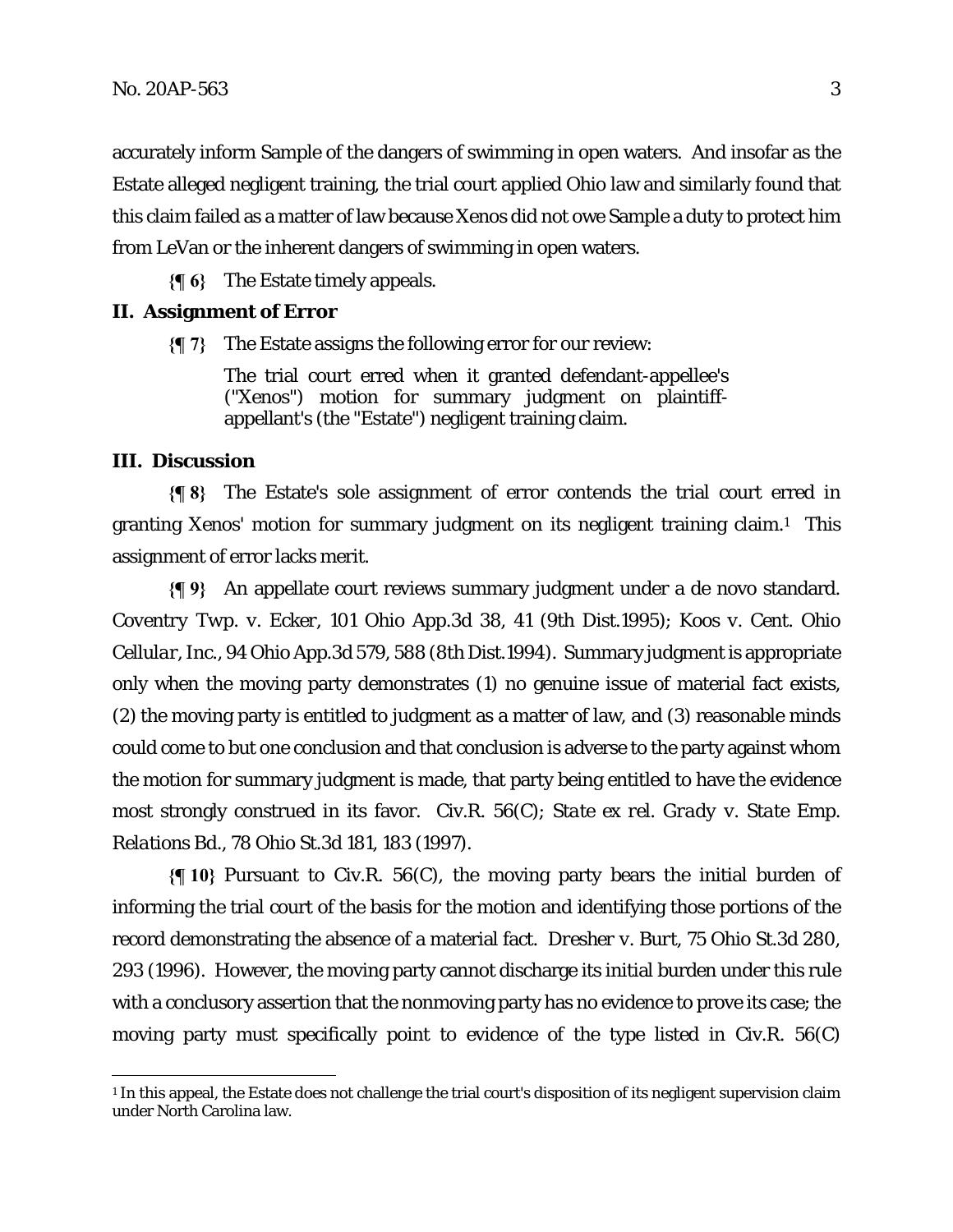affirmatively demonstrating that the nonmoving party has no evidence to support the nonmoving party's claims. *Id*.; *Vahila v. Hall*, 77 Ohio St.3d 421, 429 (1997). Once the moving party discharges its initial burden, summary judgment is appropriate if the nonmoving party does not respond, by affidavit or as otherwise provided in Civ.R. 56, with specific facts showing that a genuine issue exists for trial. *Dresher* at 293; *Vahila* at 430; Civ.R. 56(E).

**{¶ 11}** To establish negligent training under Ohio law, the plaintiff must prove (1) the existence of an employment relationship; (2) the employee's incompetence; (3) the employer's actual or constructive knowledge of such incompetence; (4) the employee's act causing the plaintiff's injuries; and (5) the employer's negligence in training the employee as the proximate cause of the plaintiff's injuries. *Ford v. Brooks*, 10th Dist. No. 11AP-664, 2012-Ohio-943, ¶ 22. "These elements correspond with the basic elements of negligence duty, breach, proximate cause, and damages." *Ball v. Stark*, 10th Dist. No. 11AP-177, 2013- Ohio-106, ¶ 76. Here, the trial court determined the Estate's negligent training claim fails as a matter of law because there was no duty to protect Sample from the inherent dangers of open water swimming. We agree.

**{¶ 12}** Before we analyze the primary issue in this appeal, however, we address whether the trial court granted summary judgment on a basis that Xenos properly raised and supported with facts established in the record. The Estate argues the trial court improperly granted summary judgment because Xenos did not raise the issue that formed the basis of the trial court's decision, and because Xenos simply relied on this court's prior decision in *Sample I* applying North Carolina law. According to the Estate, the trial court improperly awarded summary judgment in favor of Xenos on the negligent training claim based on its finding that there was no duty under Ohio law, even though Xenos' duty argument was premised on this court's prior decision applying North Carolina law. We are not persuaded. In moving for summary judgment on the Estate's negligent training claim, Xenos argued that claim failed as a matter of law because no duty existed under Ohio law in view of the previously determined undisputed facts. Thus, the trial court awarded summary judgment on a basis that Xenos raised and supported with facts established in the record.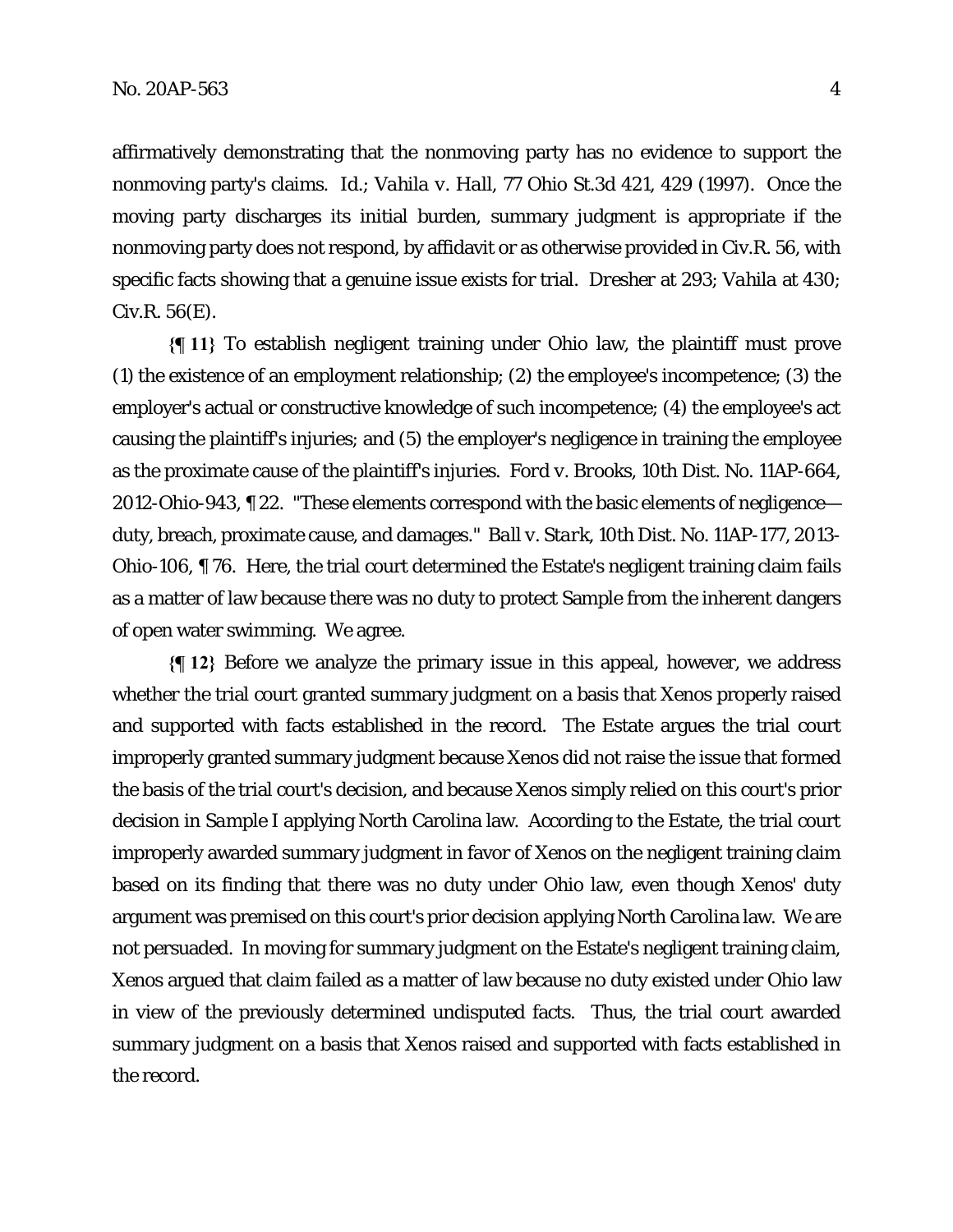**{¶ 13}** As to the merits of the Estate's negligent training claim, we agree with the trial court's determination that Xenos owed no duty to Sample to protect him from the hazards of open water swimming through its training of Xenos group leaders. The existence of a legal duty may be established by common law, legislative enactment, or the particular circumstances of a case. *Wallace v. Ohio Dept. of Commerce*, 96 Ohio St.3d 266, 2002- Ohio-4210, ¶ 23. Whether a duty exists is a question of law for a court to determine. *Mussivand v. David*, 45 Ohio St.3d 314, 318 (1989). "There is no formula for ascertaining whether a duty exists. Duty  $* * *$  is the court's expression of the sum total of those considerations of policy which lead the law to say that the particular plaintiff is entitled to protection." (Internal quotations and citations omitted.) *Wallace* at ¶ 24. Ultimately, the existence of a duty depends on the foreseeability of the injury to the plaintiff. *Jeffers v. Olexo*, 43 Ohio St.3d 140, 142 (1989). "The test for foreseeability is whether a reasonably prudent person would have anticipated that an injury was likely to result from the performance or nonperformance of an act." *Menifee v. Ohio Welding Prods., Inc.*, 15 Ohio St.3d 75, 77 (1984).

**{¶ 14}** In the context of a negligent training claim, a duty arises if (1) an employment relationship exists between the defendant and the third person who injured the plaintiff, and (2) the injury to the plaintiff was foreseeable given the employee's incompetence and the employer's knowledge of that incompetence. *Ball* at ¶ 76. Thus, liability for negligent training "only arises if the employer knew or should have known of the employee's incompetence and the particular incompetence manifested by the employee would cause a reasonably prudent person to anticipate the employee's misconduct." *Id.*

**{¶ 15}** The Estate contends that evidence in the record demonstrated that Sample died because LeVan, Sample's Xenos group leader, failed to provide accurate information to Sample regarding the swim across the ocean inlet to the geocache location. The Estate further contends that even though Xenos should have expected its groups to engage in a recreational activity like geocaching during the Holden Beach trip based on prior geocaching activity of Xenos groups, it did not train its leaders on planning this type of activity. The Estate reasons that in the absence of this training, Xenos had constructive knowledge that the leaders were incompetent on that subject, and it was therefore foreseeable that injury would occur. We are unconvinced.